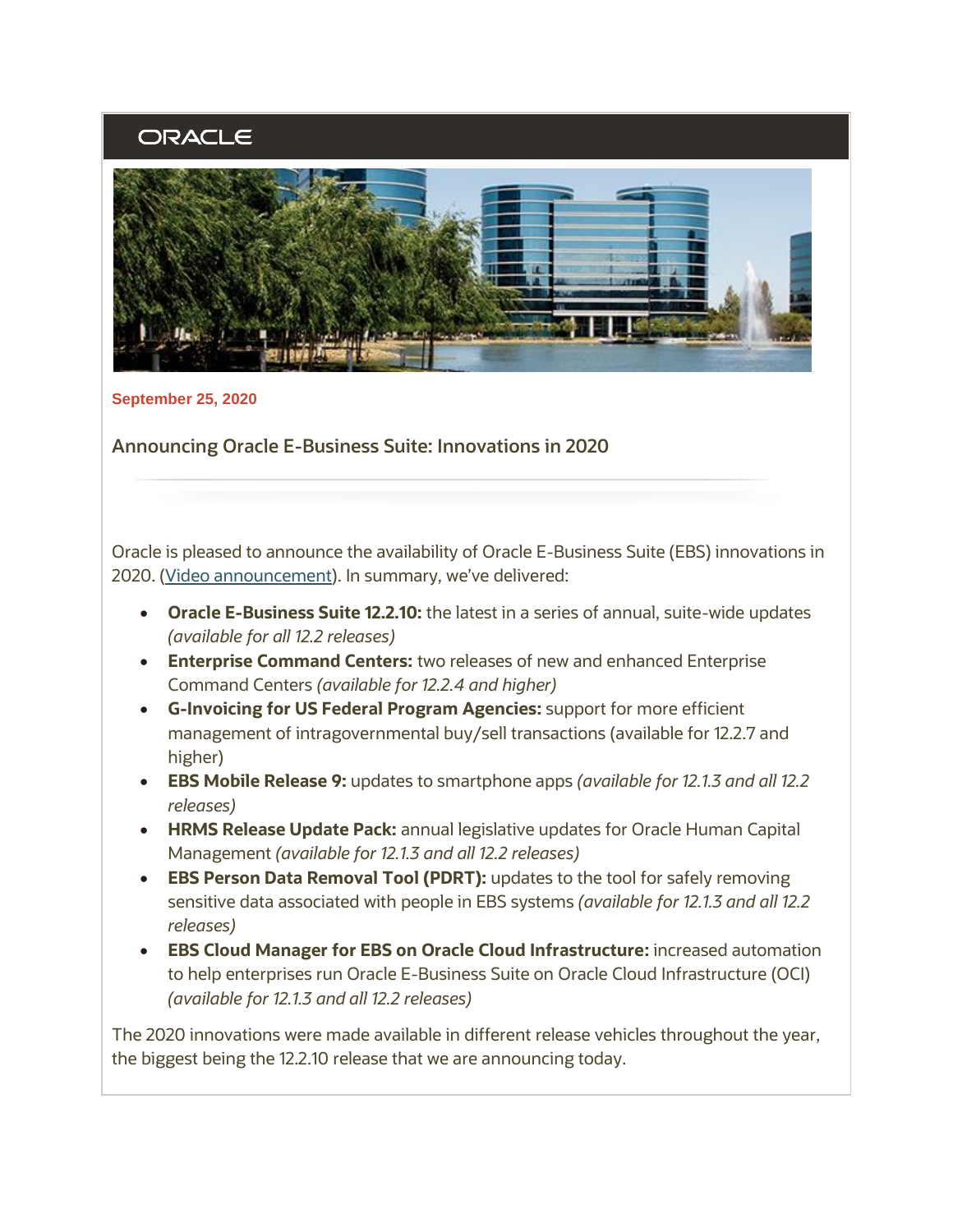The continuing pattern of new releases is consistent with our strategy of Continuous [Innovation on Oracle E-Business Suite 12.2](http://www.oracle.com/us/products/applications/ebs-suite-12-2-announcement-5172019.pdf), which delivers ongoing applications and technology updates without a major upgrade, along with Oracle Premier Support for Oracle E-Business 12.2 through at least 2031.

Many 2020 advances were requested and voted on by customers using the social media capabilities of My Oracle Support. Others reflect our continued focus on themes introduced in earlier 12.2 releases, including functional innovation, user interface modernization, and increased operational efficiency.

"Thousands of the world's leading organizations rely on Oracle E–Business Suite to run their key business operations. We're pleased to continue delivering new and enhanced application functionality to help you get more value from your Oracle E-Business Suite investments," said Cliff Godwin, Senior Vice President, Oracle Applications Development. "In addition, we continue to advance the automation we provide for running Oracle E-Business Suite on Oracle Cloud Infrastructure, which helps you save money, gain productivity, and respond to changing business demands with automated, scalable cloud infrastructure."

Cliff presents highlights of advances delivered in 2020 in his "Oracle E-Business Suite Innovations in 2020" [video.](https://learn.oracle.com/ols/course/50662/81174) In the video, Cliff focuses on advances delivered in September 2020, which include Oracle E-Business Suite 12.2.10 and the Oracle Enterprise Command Centers: September 2020 Update.

For details of the Oracle Enterprise Command Centers: March 2020 Update, refer to Cliff's [prior video,](https://learn.oracle.com/ols/course/50662/75885) published in March 2020.

# **2020 Innovations: Continued Investment in Enterprise Command Centers**

Enterprise Command Centers – which we first delivered in October 2018 – have continued to be a major focus for Oracle E-Business Suite investment in 2020. Eight new command centers, 30 new dashboards, and many command center enhancements were delivered across two releases: the first in March 2020 (aka, 12.2.9++), and the second in September 2020 (aka, 12.2.10.)

As of September 2020, there are 30 command centers with more than 100 dashboards available across these Oracle E-Business Suite product areas:

- **Financials:** Receivables, iReceivables, Payables, Assets, Lease Contracts (Financials), Lease and Finance Management
- **Procurement and Projects**: iProcurement: Consumer-like Shopping, Procurement, Projects, Project Procurement, Contract Lifecycle Management for Public Sector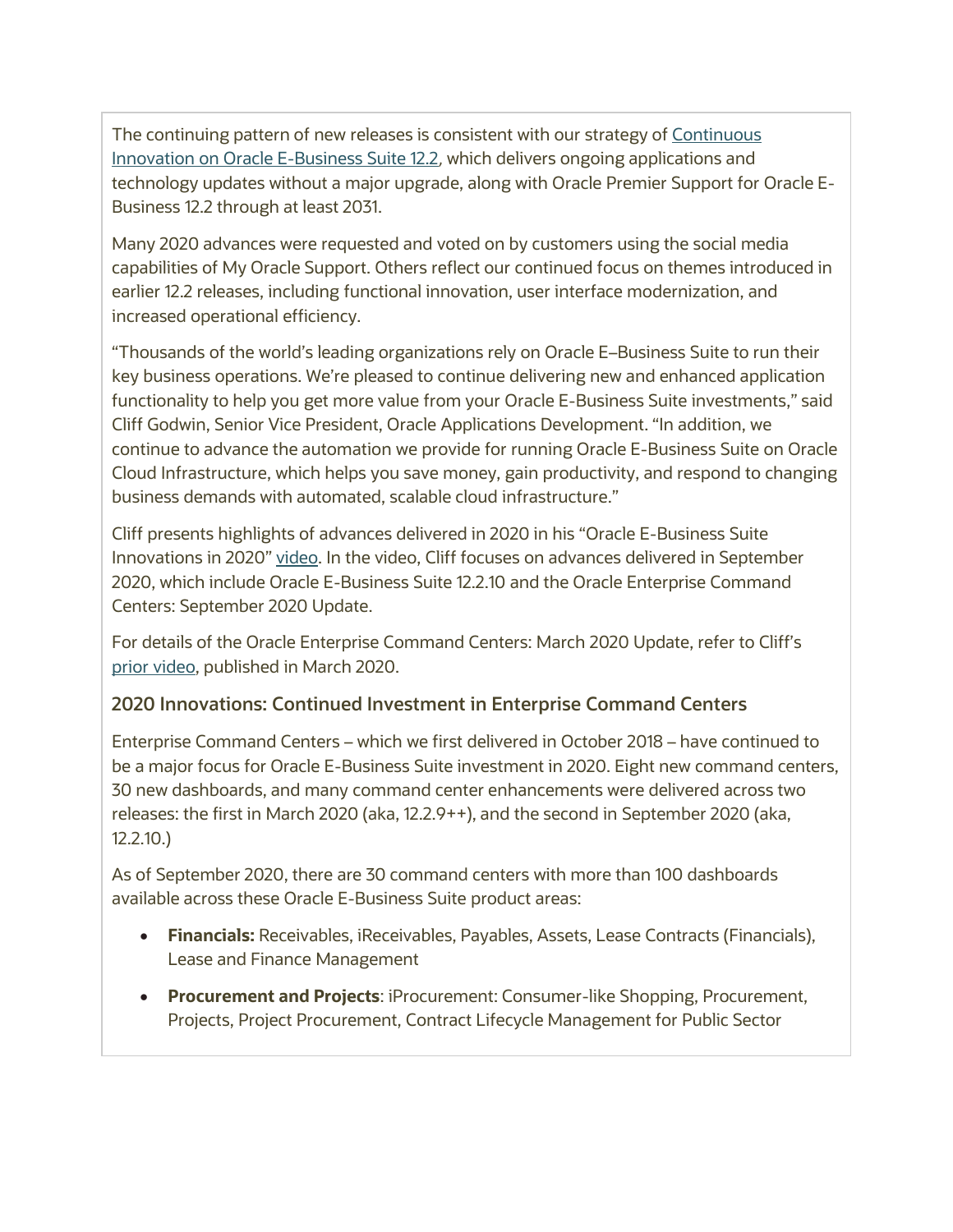- **Order Management and Logistics**: Order Management, Inventory Management, Advanced Pricing, iStore: Modern Shopping Experience, Landed Cost Management, Channel Revenue Management, Incentive Compensation
- **Manufacturing**: Discrete Manufacturing, Process Manufacturing, Outsourced Manufacturing, Cost Management, Quality
- **Asset Lifecycle and Service**: Enterprise Asset Management, Asset Tracking, Service Contracts, Service (TeleService), Field Service, Depot Repair
- **Human Capital Management**: Human Resources

Increasingly, users can start their Oracle E-Business Suite sessions with Enterprise Command Center dashboards. Using "information-driven navigation," users can browse and drill on key indicators, charts and graphs and leverage consumer-like search and filters to quickly identify, and then act on, their most important transactions.

The availability of command center functionality for most Oracle E-Business Suite product areas helps IT by reducing the need for custom reporting. It helps business users by allowing them to quickly navigate to the transactions they need to work on, without going back and forth between custom reports and the transaction system.

Importantly, Enterprise Command Centers are easy to deploy, and are available at no additional cost to licensed users of the underlying Oracle E-Business Suite products. While customers must be running Oracle E-Business Suite 12.2.4 or higher to deploy the Enterprise Command Centers, they need not fully uptake latest 12.2.x releases, such as 12.2.10, to gain the benefits of latest command center updates.

# **2020 Innovations: Advances Across Oracle E-Business Suite**

Highlights of the 2020 Oracle E-Business Suite advances, organized by product area and theme, are provided below.

- **Order Management:** 
	- o **Oracle iStore** leverages Enterprise Command Center technology to provide a modern user experience in B2B shopping. Using consumer-like search and filters, trading partners can quickly zero in on best products and pricing.
	- o The **Oracle Advanced Pricing Command Center** streamlines pricing maintenance with improved visibility to pricing setups using metrics, charts and enhanced search. The command center supports selective updating of price lists and promotions using Web ADI.
	- o The **Oracle Incentive Compensation Command Center: Performance Evaluation Dashboard** improves the timeliness of the sales compensation process by allowing administrators to view sales attainment and performance across roles, plans, and periods, and to compare sales quota vs. achievement.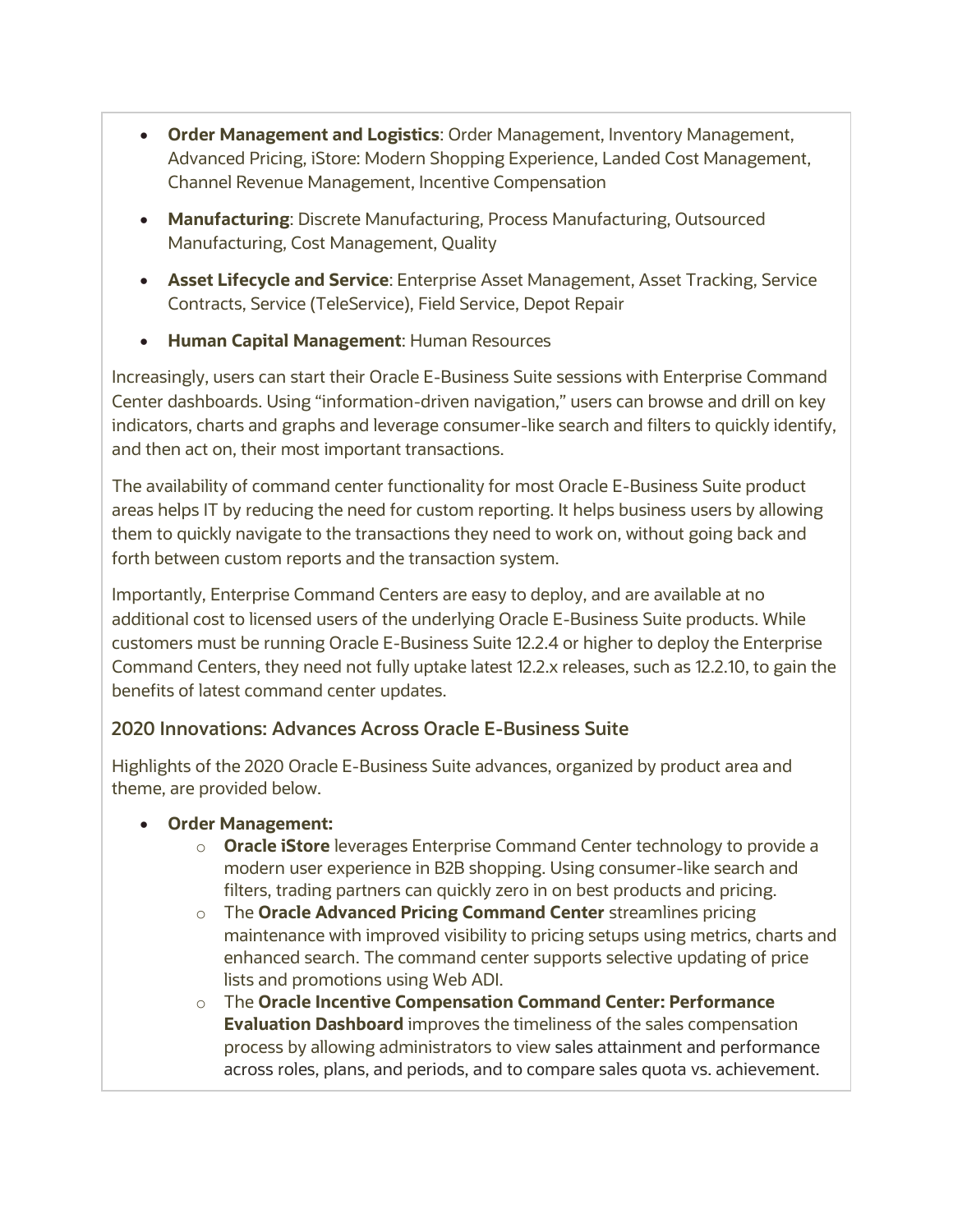- o **Order Management** customer-driven enhancements increase order flow productivity and control with:
	- Increased control for promotional and included items
	- Spreadsheet upload for Quotes and Orders using Web ADI
	- Extensibility and custom attribute support in frameworks and rules

#### • **Logistics:**

- o Increased Efficiency and Throughput
	- The **Oracle Inventory Command Center: Receiving Dashboard** streamlines receiving activities with features such as:
		- Track material by "Expected Date"
		- Track pending inspections
		- Manage pending putaways
		- Prioritize high value and high demand items
		- Focus on backordered items shipping today
	- **The Oracle Inventory Command Center: Reservations Dashboard** and the **Reservations HTML UI** enable flexible management of demanddriven reservations with:
		- View demand-by date, item, and customer for sales orders, ISOs, and discrete jobs
		- Highlight backordered and short demand lines
		- Act to create, update and transfer reservations
	- **Oracle Warehouse Management** (WMS) adds customer-driven enhancements, including:
		- Pickers can select related tasks from more document types (including delivery, trip, discrete job, zone, and label)
		- The system optimizes a picker's travel path to allow completion of all picks with a single pass through the warehouse
		- Project-centric organizations can consolidate, ship, and receive materials via nested LPNs for multiple projects and tasks
- o **Oracle Inventory** allows more flexible capture and tracking of on-hand inventory with Material Classification Codes (MCCs)
- o Improved Warehouse Productivity Analysis
	- **Oracle Warehouse Management / MSCA: User-Defined Activities** allow managers to define, and warehouse workers to track hours for, activities unrelated to EBS transactions, such as trailer loading/unloading, equipment cleaning, and training.
	- **.** The **Oracle Inventory Command Center: Activity Dashboard** improves resource utilization and productivity with capabilities to:
		- Track resource (labor and equipment) time per activity, including user-defined activities
		- Compare resource utilization with past days and the average
		- Identify top performers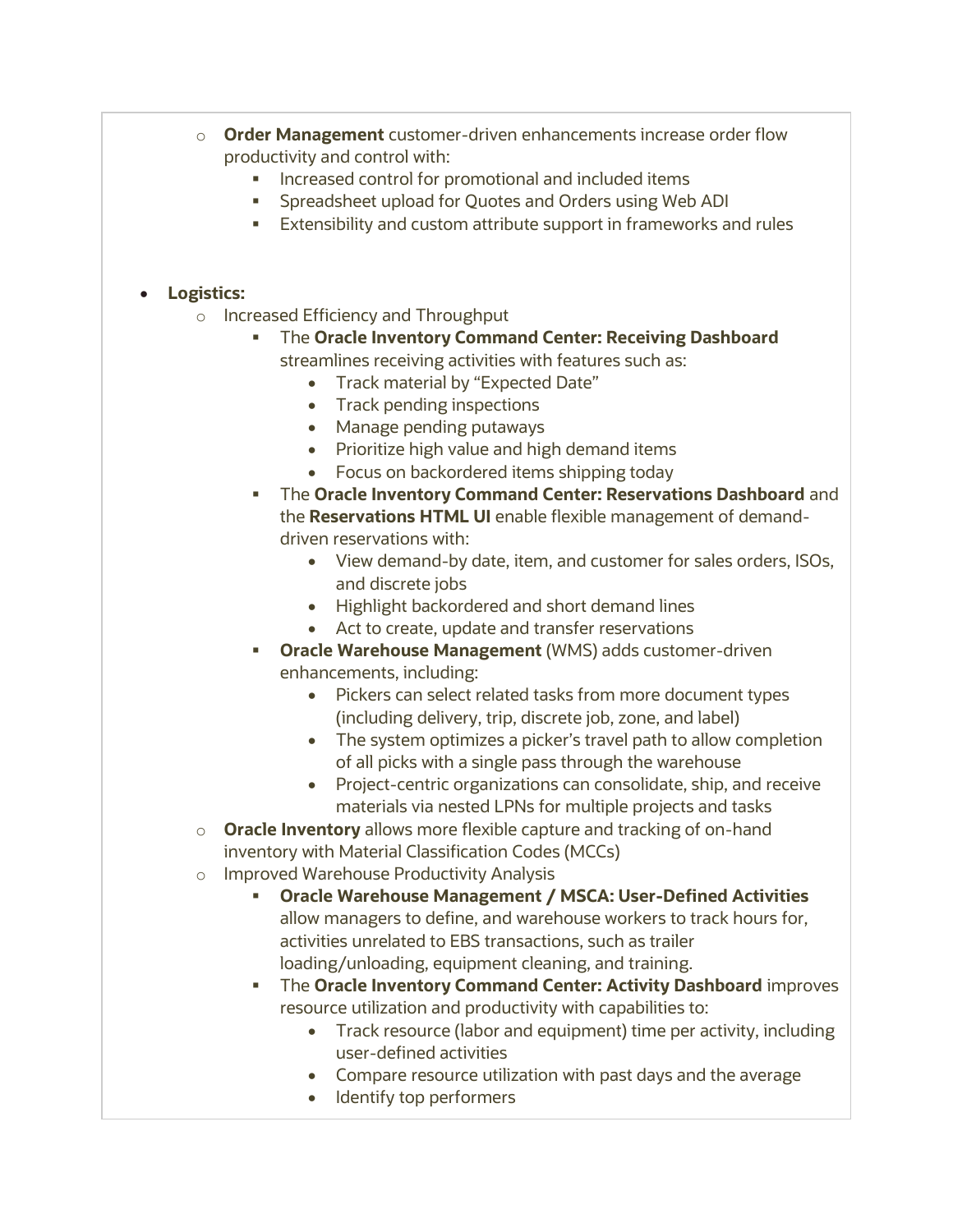- Assign training plans and assignments based on performance
- o Better Control of Item Information and Landed Cost
	- The **Oracle Inventory Command Center: Items Dashboard** supports item catalog management across organizations
		- Search and browse catalog items across organizations
		- Compare item transaction attributes setup
		- View item associations with approved suppliers, manufacturers, and related items
	- **The Oracle Landed Cost Management Command Center increases** visibility to landed costs for better procurement decisions and product profitability
		- Identify and manage landed costs beyond item purchase price
		- Compare unit landed costs by supplier and country
		- Source efficiently with a better view into charges and taxes

#### • **Procurement:**

- o **Oracle iProcurement** provides an enhanced consumer-like shopping experience for employees
	- Enhanced comparison flow streamlines the shopping experience
	- Auto-suggest feature steers employees to catalog items that match non-catalog requests
- o Enhanced Visibility for Procurement Professionals
	- The **Oracle Procurement Command Center: Employee Shopping Tracker** helps procurement professionals improve catalog content based on employee shopping searches
		- Identify goods and services that employees look for but cannot find in the catalog
		- Evaluate details of search terms, frequency and dates
	- **The Oracle Procurement Command Center: Sourcing Dashboard** increases sourcing productivity
		- Manage sourcing negotiations to objectives
		- Track negotiation cycle times and savings
		- Manage buyer workload
	- The **Oracle Procurement Command Center: Item Analysis Dashboard** increases procurement team insight across the procurement lifecycle
		- Manage catalog items based on procurement history and performance
		- Compare and select items based on supply source, approved supplier lists, and agreements
- o Enhanced Operational Efficiency for Project Procurement
	- The **Oracle Project Procurement: Project Buyer** and **Procurement Plan Dashboards** ensure procurement throughput for a project-centric organization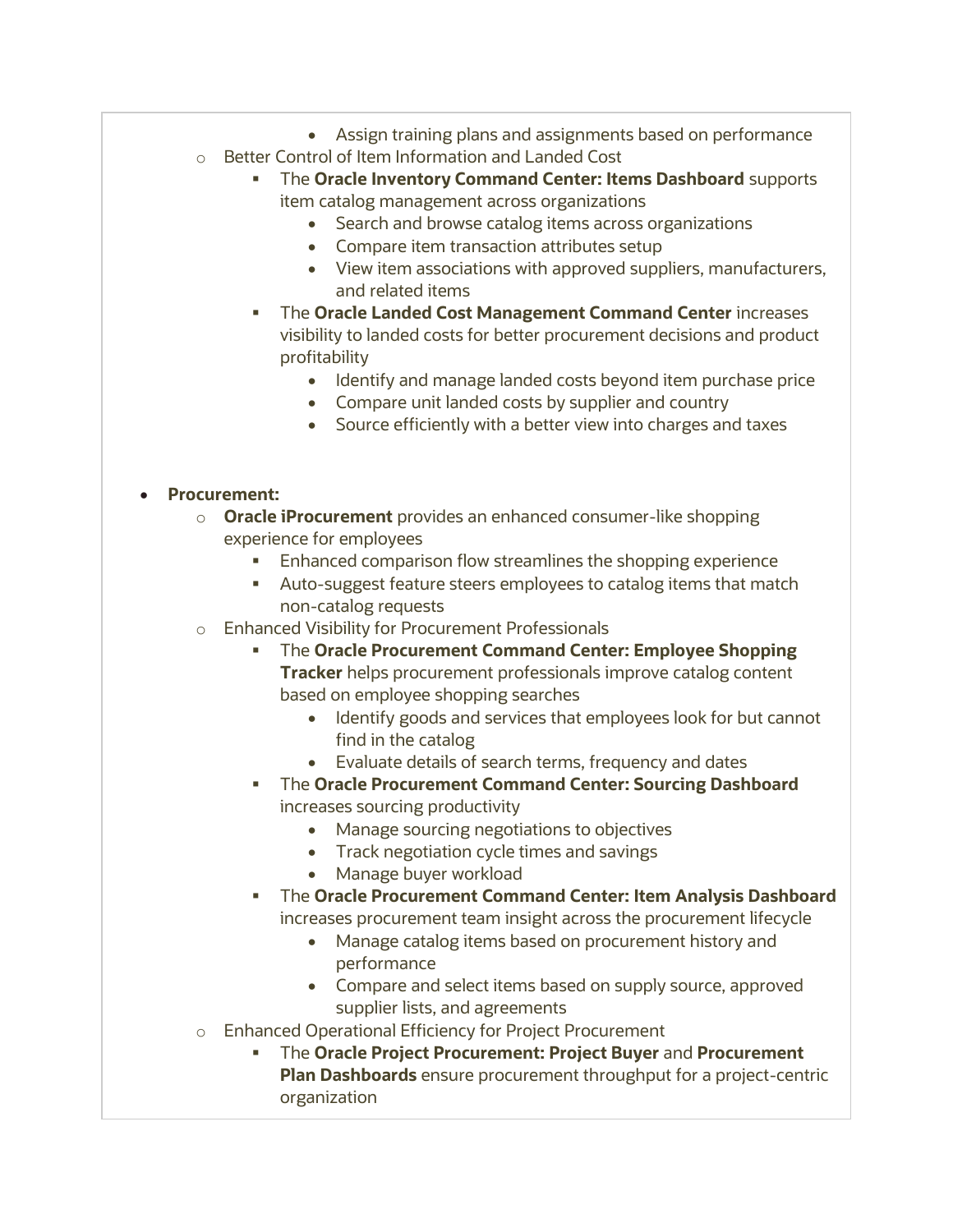- Increase supply chain performance to meet project needs
- Align supply contract Terms & Conditions with project cash flow
- Track progress and enhance workload management for better prioritization

### • **Projects:**

- o More Accurate Financial Management for US Federal Trading Partners
	- **G-Invoicing support** for US Federal Program Agencies enables more efficient management of intragovernmental buy/sell transactions, including the ability to process and integrate with General Terms & Conditions and Orders
- o Customer-driven Enhancements for Improved Control and Efficiency in Project Costing and Billing Agreements
	- The **Oracle Projects Command Center** includes an enhanced **Budgetary Control Dashboard**
	- **Oracle Project Costing** integrates with Oracle Payroll for supplementary payroll runs
	- **Oracle Project Billing** adds an Agreement Approval workflow

### • **Manufacturing:**

- o Enhanced Tracking and Traceability in Process Manufacturing
	- **The Oracle Process Manufacturing Command Center: Outside Processing Dashboard** effectively manages outside processing operations
		- Identify outside processing delays and expedite operations
		- Analyze and act on delays due to supplier deliveries
	- **Oracle Process Manufacturing: Enhanced Genealogy for Multi-Lot Batches** improves the traceability of multi-lot batches
		- Track individual ingredient lots to a specific product lot
		- Apply to long-running production batches of continuous manufacturing
		- Critical to regulated industries such as Pharmaceuticals and Food & Beverage
	- **Oracle Process Manufacturing MES: Multiple Process Parameter Readings** enhances tracking of production process parameters
		- Record equipment parameter readings at multiple different times in a production process
		- Applicable to regulated industries such as Pharmaceuticals and Food & Beverage
- o Enhanced Control in Discrete Manufacturing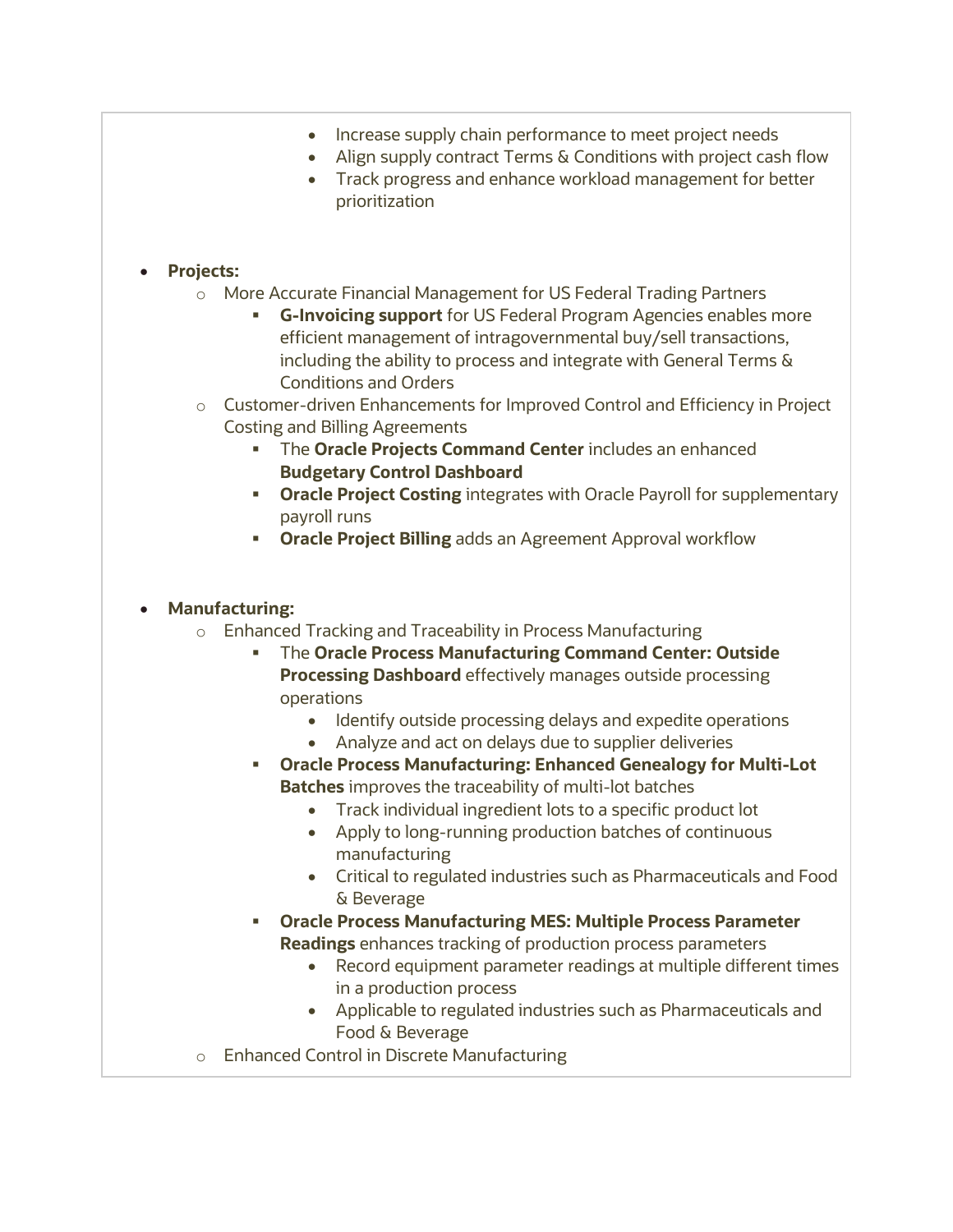- **Oracle Discrete Manufacturing: Reservations Support for Component Items** provides improved control of component availability for on-time job completion
	- Auto-reserve at item org level upon job creation or release
	- Manually reserve at detail level for item, subinventory, locator, lot, and serial number
	- Supported for non-WMS organizations
- **Oracle Quality Command Center** allows proactive management of product and asset quality to minimize business disruptions
	- Quickly find and resolve quality non-conformances
	- Identify root causes to increase yield
	- Establish better controls on quality deviations to prevent costly recalls
	- Discover under-performing products to take corrective actions
	- Gain insights into cost of quality to assess business impact
- o Streamlined Flow for Outsourced Manufacturing
	- Consolidation of components on a single subcontracting PO into one replenishment sales order to manufacturing partner
	- Available as part of **Oracle Discrete Manufacturing** and **Oracle Process Manufacturing** licenses
- o Simplified Maintenance of Product Information
	- Product Hub/Items provide enhanced maintenance and setup options
	- Update of item multi-row attributes in Web ADI
	- Enhanced UOM setup options
	- Item long description increased from 1000 to 4000 bytes
- **Asset Lifecycle Management:**
	- o **Mobile Maintenance App: Supervisor and Technician Overviews** facilitate quick action on priority maintenance work
	- o Customer-driven Enhancements for Increased Control of Maintenance **Activities** 
		- **Oracle Enterprise Asset Management: Work Order and Assets** provide many new capabilities, including:
			- Mass assign work orders to employees
			- Notify employees of work order assignments
			- Enhanced Assets Search with create express work order action and view asset route details
		- **Oracle Enterprise Management Command Center** adds:
			- Descriptive flexfield support
			- Additional attributes for refinements
			- Operations data set
	- o The **Oracle Asset Tracking Command Center: Capitalization Dashboard** streamlines the asset tracking capitalization flow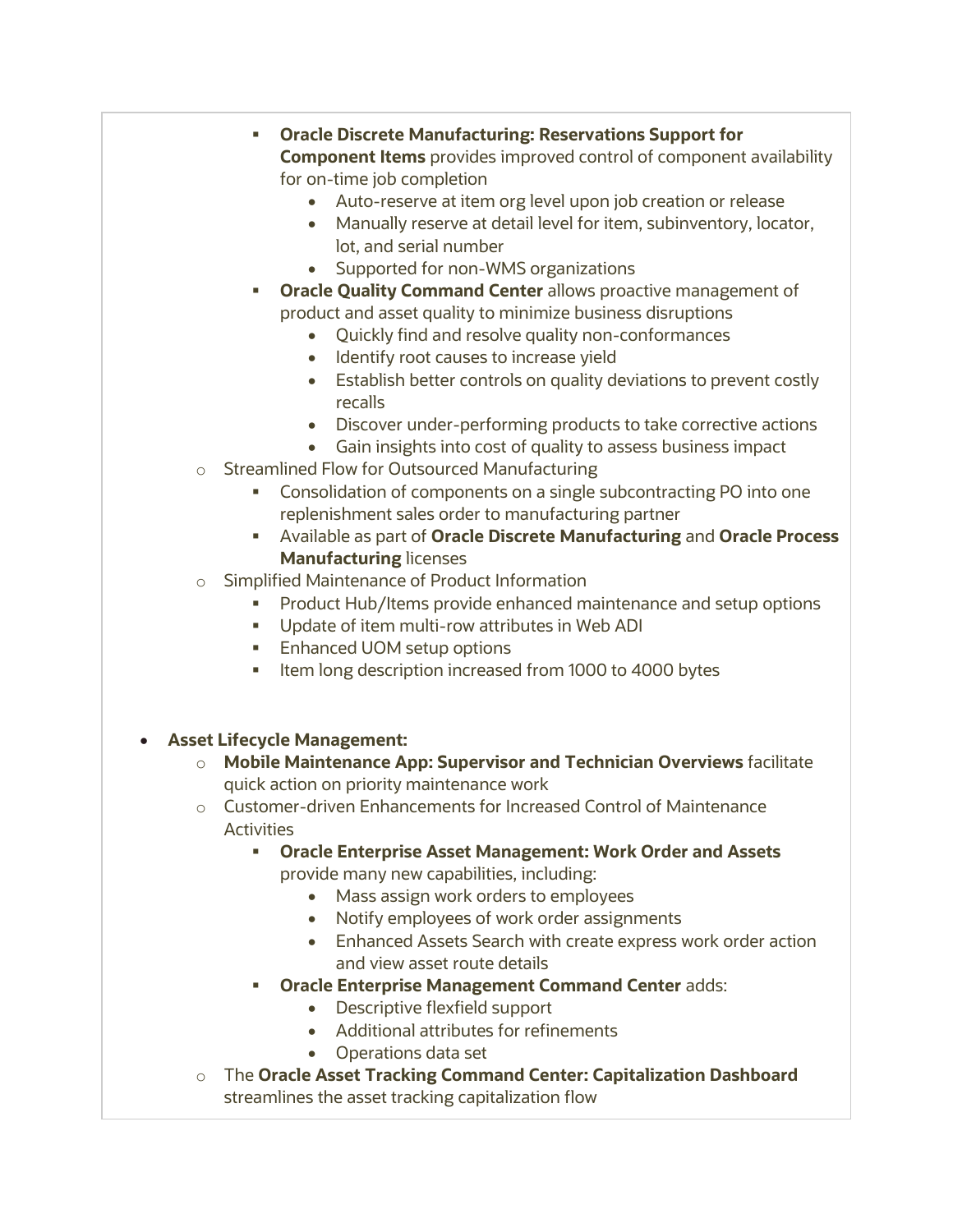- Quickly act on pending asset conversion transactions to increase throughput
- Tailor the capitalization process
	- Select asset lines by fixed asset category
	- Leverage request sets and refinements

#### • **Service:**

- o Increased Productivity in Service Delivery and Contracts
	- **Oracle Field Service Command Center: Task Summary Dashboard** improves operational performance
		- Quickly find unscheduled and delayed service tasks
		- Immediately act on tasks at risk of missing SLA dates
		- Optimize work allocation based on task priority
	- **Oracle TeleService** allows faster creation and processing of Service Requests and Charges
		- Create service requests using templates
		- Enhanced Charges HTML UI
		- Support to use multiple HTML browser tabs
	- **Oracle Advanced Scheduler: Enhanced & New Dispatch Center HTML UIs** increase productivity with configurable HTML UIs for dispatch service personnel
		- Modern HTML UIs as alternatives to Forms UIs
		- Embedded analytics for schedule quality
	- **Oracle Service Contracts** reflects customer-driven enhancements for improved productivity, including:
		- Rollback terminations
		- Contract follow-up actions in HTML UI
		- Cascade action in HTML UI
		- New metrics and actions in the **Oracle Service Contracts Command Center**
- o Increased Repair Velocity in Depot Repair
	- **Oracle Depot Repair** recommends root cause and best fix based on past service orders
	- **Oracle Depot Repair Command Center**
		- **Repair Technician Dashboard** enables efficient processing of repair backlog, increased focus on highest priority work, and quick resolution of escalations, holds and late/aging orders
		- **Manager: Closed Service Orders Dashboard** provides insight to speed, quality, and cost of past repairs and enables investigation of past issues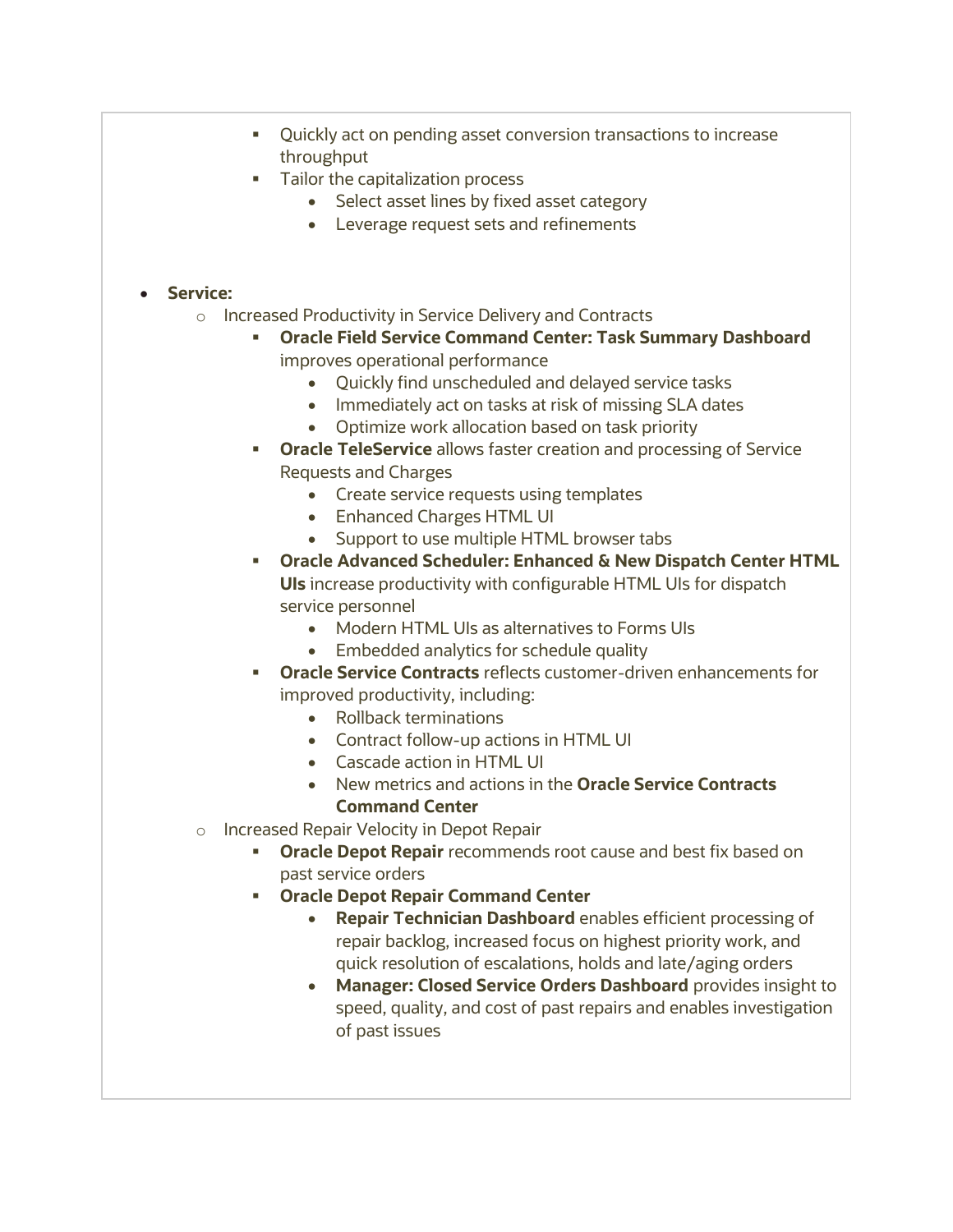#### • **Human Capital Management:**

- o Enhanced Control and Visibility for **Mobile Timecards** Entry and Processing
	- Employees can view overtime and other details based on a Time and Labor Rules Evaluation engine
	- Employees can enter change and late audit reasons, if applicable
- o Streamlined Process to Remove EBS Personal Sensitive Data
	- The **EBS Person Data Removal Tool (PDRT)** is enhanced with API support

#### • **Financial Management:**

- o The **Oracle Payables Command Center** and the **Oracle Receivables Command Center** add **Period Close Dashboards** to optimize month-end processing and improve the accounting cycle
	- Gain insight into closing with a view into SLA accounting events
	- **■** Identify potential bottlenecks due to accounting errors and unaccounted events
	- Correct source transactions
- o Enhanced Lease Management for IFRS 16 / ACS 842 (for Financials Customers)
	- **Oracle Lease Contracts Command Center** enables curation of lease information, forecast and management of lease costs, and improved lease negotiations
	- **Oracle Property Manager: Enhanced Lease Accounting Support** improves control and accuracy of IFRS 16 / ACS 842 compliance
- o Enhanced Lease and Finance Management (for Lessors of Equipment)
	- **Oracle Lease and Finance Management Command Center** drives revenue-generating activities, reduces investment in leases, and improves operational efficiency
	- **Oracle Lease and Finance Management** adds customer-driven enhancements to increase throughput across the end-to-end process
		- Finance after-market services
		- Simplify transfer and assumption
		- Finance previously-retired or sold assets

## • **Applications Technology:**

## **Expanded Configurations using EBS on Oracle Cloud Infrastructure (OCI)**

We continue to invest in automation to help enterprises run Oracle E-Business Suite on Oracle Cloud Infrastructure (OCI). The automation is focused on:

- o Provisioning of EBS environments on OCI
- o Lift and Shift of fully-configured, on-premises EBS environments to OCI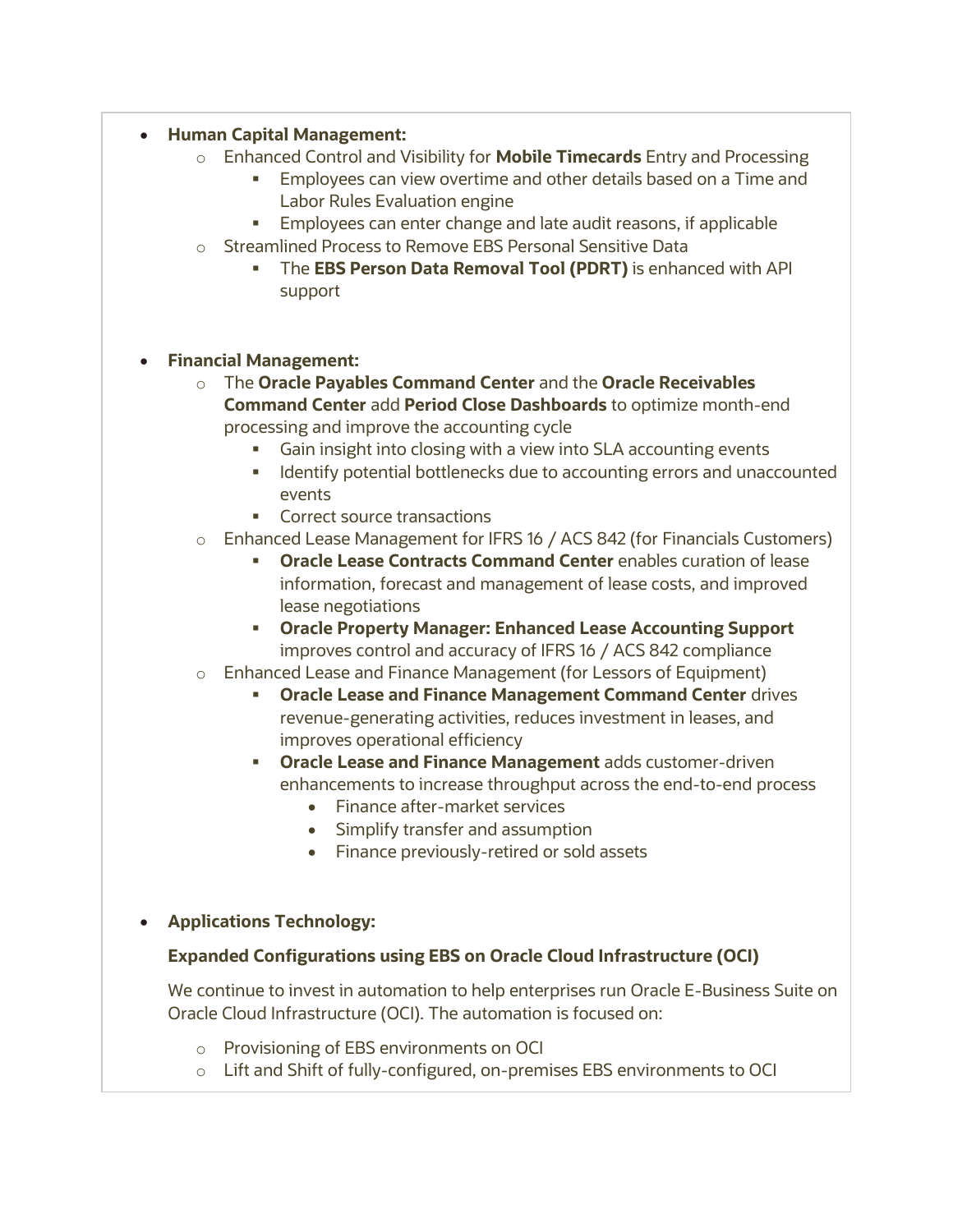o Lifecycle management of EBS environments running on OCI

The **EBS Cloud Manager** provides a UI for managing automated EBS provisioning, lift and shift, and lifecycle management operations on OCI.

Earlier in 2020, we enhanced the EBS Cloud Manager to support additional EBS on Oracle Cloud Infrastructure (OCI) configurations. For example, we expanded support for configurations that include Oracle Database 19c.

Many additional EBS Cloud Manager enhancements are in progress.

## **Modern User Experience Enabled via Frameworks**

In 2020, we enhanced our applications technology frameworks to increase user interface modernization.

- o The **Enterprise Command Center (ECC) Framework: Activity Audit Dashboard** lets IT Professionals monitor and fine-tune ECC dashboard usage
	- Track dashboard usage
	- Capture audit trail of user activities on dashboards
	- **■** Tune deployment and ETL processes
	- Monitor search activity
	- **■** Identify and analyze user intents
	- Resolve issues as they arise
- o The **Oracle Application Framework** provides more modern UI interactions to enable quick action
	- **■** My Worklist Popup in Global Header with option to take action
	- **Example 3** Saved Search: Display as infotile
	- Saved Search: Email Notifications
	- Enhanced Filtering in List Search
	- Query by Example in Tables
	- Export Table Data to PDF

## **Availability and Deployment**

#### **Oracle E-Business Suite 12.2.10:**

Oracle E-Business Suite 12.2.10 is currently available on My Oracle Support as [Patch 30399999.](https://support.oracle.com/rs?type=patch&id=30399999) Release 12.2.10 is cumulative and includes new updates as well as updates made available in one-off patches on 11.5.10, 12.0, 12.1.3 and prior 12.2 releases.

The 12.2.10 patch must be applied on top of Oracle E-Business Suite Release 12.2. Instructions for downloading and applying the patch are in the "Oracle E-Business Suite Release 12.2.10 Readme", Doc ID [2666934.1](https://support.oracle.com/rs?type=doc&id=2666934.1).